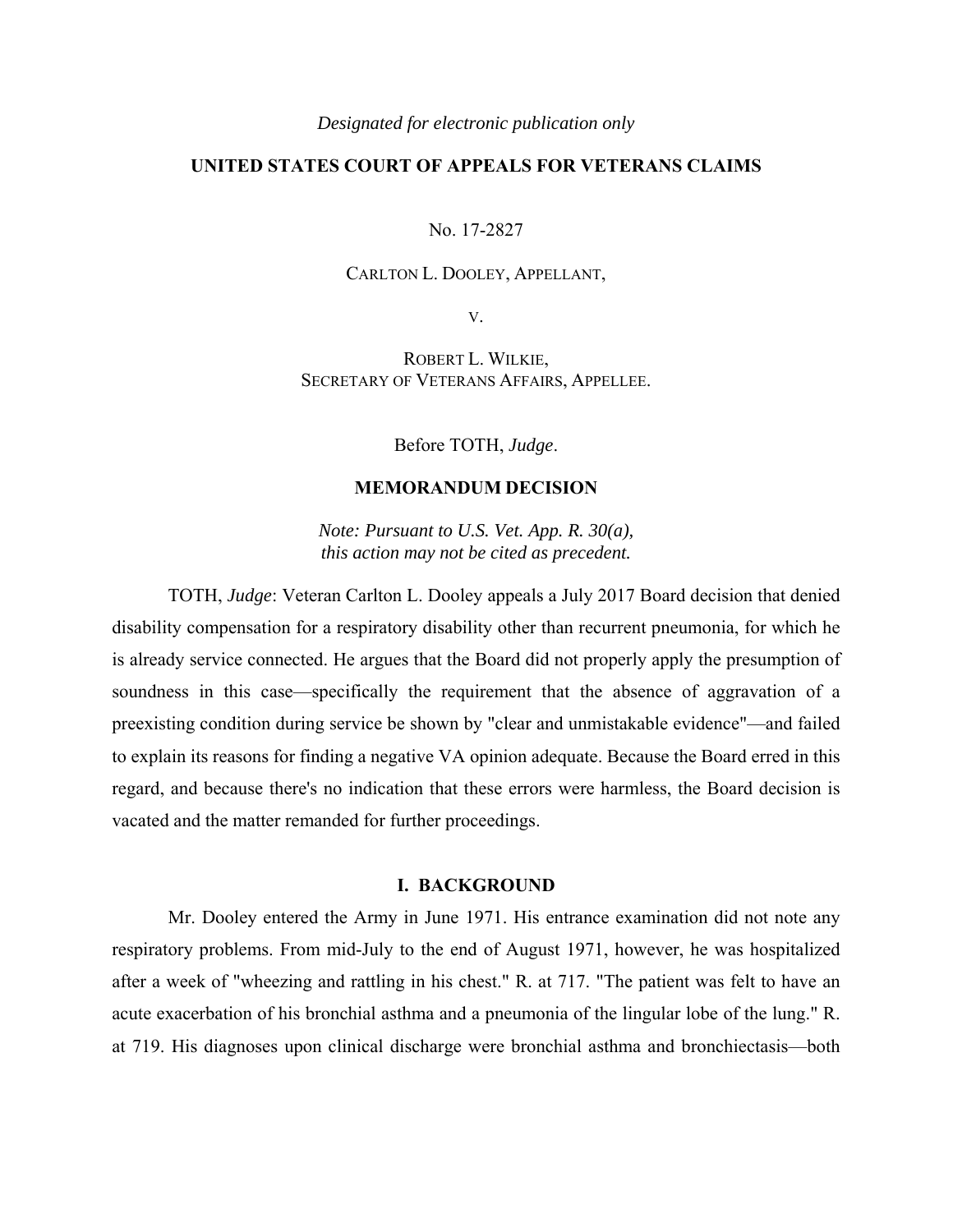having existed prior to service—and acute left upper lobe pneumonia, which had resolved.<sup>1</sup> Two weeks later, he was found medically unfit for further duty and separated from military service. His separation examination noted that he might continue to have "significant bronchiectasis" in the upper lobe of his left lung that "could be a trigger for repeated pneumonic episodes in the patient's asthma." R. at 762.

In 2007, the veteran sought service connection for respiratory conditions. In the five years preceding this application, he experienced wheezing, shortness of breath, coughing, and painful respiration. A 2008 VA examiner found evidence of rhonchi, wheezing, and shortness of breath on exertion but did not offer an etiological opinion for these problems. The regional office denied service connection for pneumonia, bronchial asthma, and bronchiectasis; Mr. Dooley initiated an appeal to the Board.

In 2012, the Board issued the first of many remand orders to obtain medical evidence it deemed necessary. In the 2012 remand, the Board requested a medical opinion as to the identity of the veteran's current respiratory disabilities and whether any was caused or aggravated by service. An examiner in August of that year diagnosed recurrent pneumonia and, although finding that it preexisted service, opined that the condition increased in disability during service. The examiner also diagnosed bronchiectasis, but stated that it preexisted service and was less likely than not aggravated by service. Based on this opinion, the Board granted service connection for recurrent pneumonia. But it remanded the service-connection claim for a respiratory disability other than pneumonia because the examiner didn't specify whether an absence of aggravation was shown by clear and unmistakable evidence. The Board rejected as inadequate two additional opinions for lack of supporting rationale and factual errors. One opinion did, however, add "bilateral parenchymal disease" to the list of the veteran's current disabilities. $2$ 

<sup>&</sup>lt;u>1</u> "Bronchiectasis is a disease in which the large airways in the lungs are damaged. This causes the airways to become permanently wider." *Bronchiectasis*, NAT'L INSTS. OF HEALTH, MEDLINEPLUS MEDICAL ENCYCLOPEDIA, https://medlineplus.gov/ency/article/000144.htm.

<sup>&</sup>lt;sup>2</sup> The record is not entirely clear, but this appears to be a reference to "diffuse parenchymal lung disease," also called "interstitial lung disease," a lung condition where "the repair process goes awry and the tissue around the air sacs (alveoli) becomes scarred and thickened," making it "more difficult for oxygen to pass into the bloodstream." *Interstitial lung disease*, MAYO CLINIC, https://www.mayoclinic.org/diseases-conditions/interstitial-lungdisease/symptoms-causes/syc-20353108; *see also Diffuse Parenchymal Lung Diseases (Interstitial Lung Diseases)*, ALBANY MED. COLL., https://www.amc.edu/patient/services/pulmonary\_medicine/interstitial\_lung\_disease.cfm ("The term 'interstitial lung diseases' has been replaced by the term 'diffuse parenchymal lung diseases' . . . .").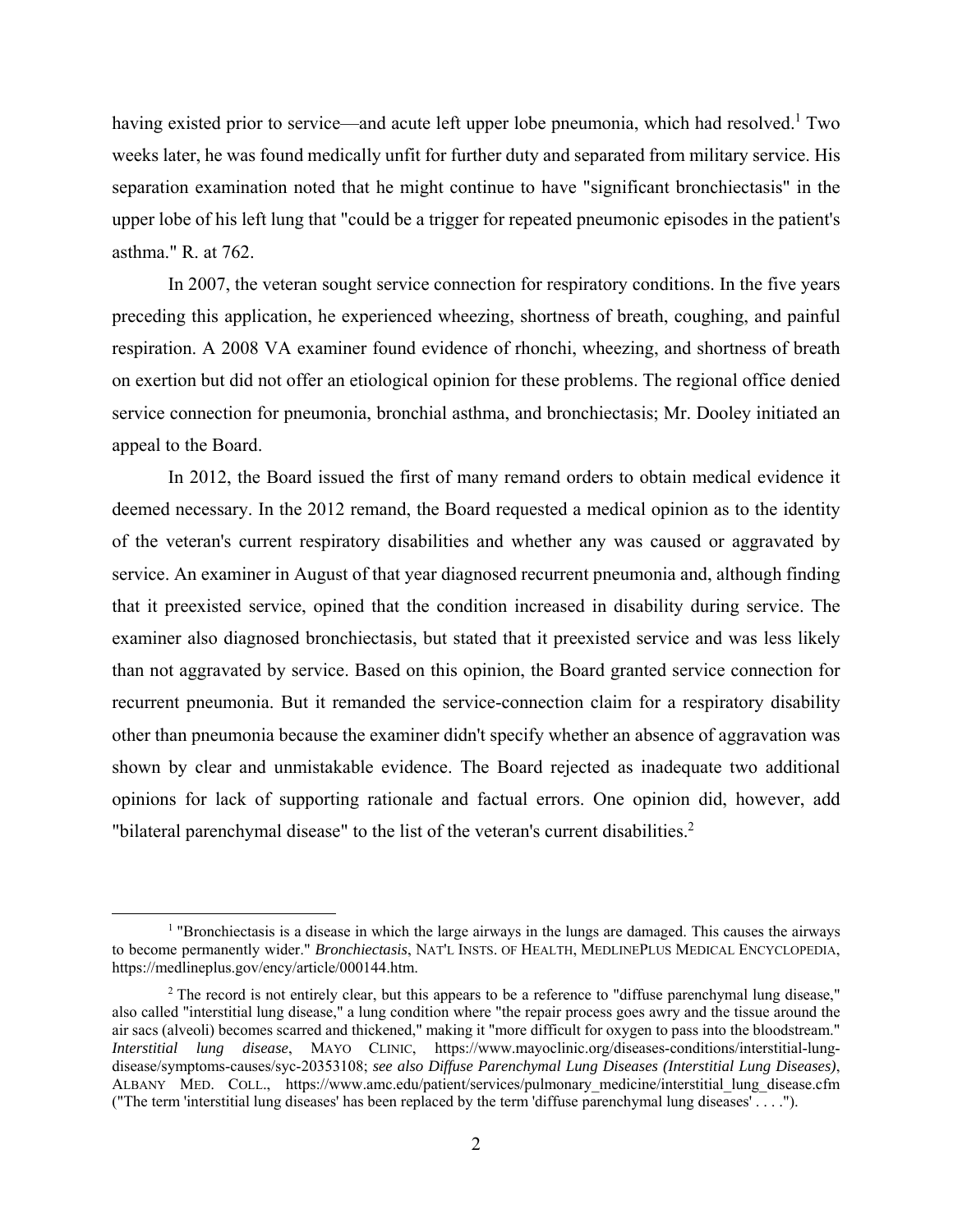A 2017 VA opinion undergirds all the Board's determinations in this case. That examiner was asked to address (a) whether parenchymal disease was at least as likely as not caused or aggravated by service or service-connected pneumonia; (b) whether bronchial asthma and bronchiectasis clearly and unmistakably existed prior to service; (c) if the answer to question (b) was yes, whether it was "medically undebatable"<sup>3</sup> that these conditions were not aggravated by service; (d) if the answer to question (b) was no, whether it's at least as likely as not that these conditions had their onset during, or were related to, service; and (e) whether it's at least as likely as not that these conditions were caused or aggravated by service-connected pneumonia. In response, the examiner answered question (a) in the negative and question (b) in the affirmative. As to question (c), the examiner concluded that it was medically undebatable that bronchial asthma and bronchiectasis were not aggravated by service because there were "no findings . . . [of] an increase in disability during service and no findings of increased disability due to the natural progression of the pre-existing condition." R. at 27. She continued: "No medical records [were] available for examiner's review until 2003 and chest x-ray show early [chronic obstructive pulmonary disease]. Veteran secured and maintained gainful employment until 2007." *Id*. Question (d) was not applicable in light of the preexistence determination. And for question (e), the examiner wrote: "Same as a., b., c." *Id*. Before concluding, she also volunteered her opinion that pneumonia preexisted service and was not aggravated by it.

These matters returned to the Board, which issued the decision on appeal, denying service connection for a respiratory disability (i.e., bronchial asthma, bronchiectasis, and bilateral parenchymal disease) other than recurrent pneumonia. Determining that the 2017 opinion was adequate to decide the claim, the Board concluded that bronchial asthma and bronchiectasis preexisted and were not aggravated by service and that neither these disabilities nor parenchymal disease were incurred in or aggravated by service or service-connected pneumonia. This appeal followed.

### **II. ANALYISIS**

Mr. Dooley contends that the Board legally erred by failing to determine whether bronchial asthma and bronchiectasis were aggravated by service based on the "clear and unmistakable

 <sup>3</sup> <sup>3</sup> Since Mr. Dooley doesn't raise the issue, the Court presumes that the "medically undebatable" standard is synonymous with the "clear and unmistakable" standard.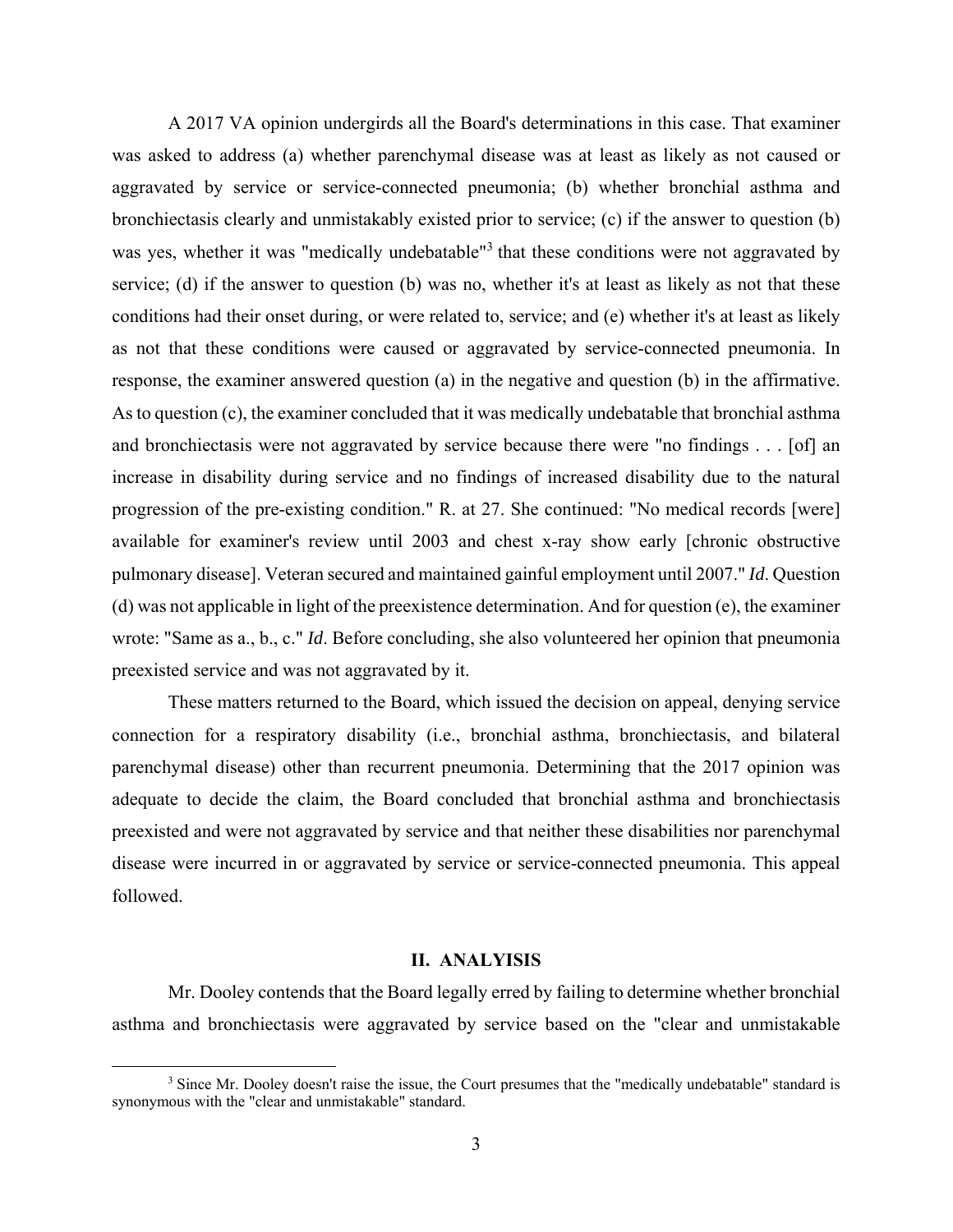evidence" standard required by law. He further argues that the Board failed to explain how the 2017 VA opinion was adequate with respect to this and other relevant medical questions, such as whether service-connected pneumonia caused or aggravated bilateral parenchymal disease.

The Board is obliged to provide a statement of reasons or bases that allows the claimant to understand the precise bases for its determinations and facilitates judicial review. 38 U.S.C. § 7104(d)(1). This includes the duty to assess the probative value of the evidence and provide reasons for rejecting material evidence favorable to the veteran. *Urban v. Shulkin*, 29 Vet.App. 82, 92 (2017).

Establishing service connection generally requires medical or, where competent, lay evidence of (1) a current disability, (2) in-service incurrence or aggravation of a disease or injury, and (3) a link between the claimed in-service disease or injury and the current disability. *Harvey v. Shulkin*, 30 Vet.App. 10, 15 (2018). The second element is where the statutory "presumption of soundness" operates. *Horn v. Shinseki*, 25 Vet.App. 231, 236 (2012). This rule states that "every veteran shall be taken to have been in sound condition when examined, accepted, and enrolled for service, except as to defects, infirmities, or disorders noted at the time of the examination, acceptance, and enrollment." 38 U.S.C. § 1111; *see* 38 C.F.R. § 3.304(b) (2018). When no preexisting medical condition is noted upon entry into service, a veteran is presumed to have been sound in every respect. *Wagner v. Principi*, 370 F.3d 1089, 1096 (Fed. Cir. 2004). This presumption of soundness is meant to curtail VA's ability to deny a veteran's claim for service connection for an in-service disease or injury by assuming that the injury or disease preexisted service. *Kinnaman v. Principi*, 4 Vet.App. 20, 26-28 (1993).

Where the presumption is applicable, the burden falls on VA to rebut with clear and unmistakable evidence *both* prongs of the presumption: that an injury or disease manifesting during service preexisted it *and* was not aggravated by it. *Wagner*, 370 F.3d at 1096. This last point is critical: "When the presumption of soundness applies, . . . the burden remains on the Secretary to prove *lack of aggravation* and the claimant has no burden to produce evidence of aggravation." *Horn*, 25 Vet.App. at 238.

In the present case, there is no dispute that the bronchial asthma and bronchiectasis diagnosed during service were not noted upon entry and, therefore, the presumption applies. Nor does the veteran dispute the Board's determination that clear and unmistakable evidence showed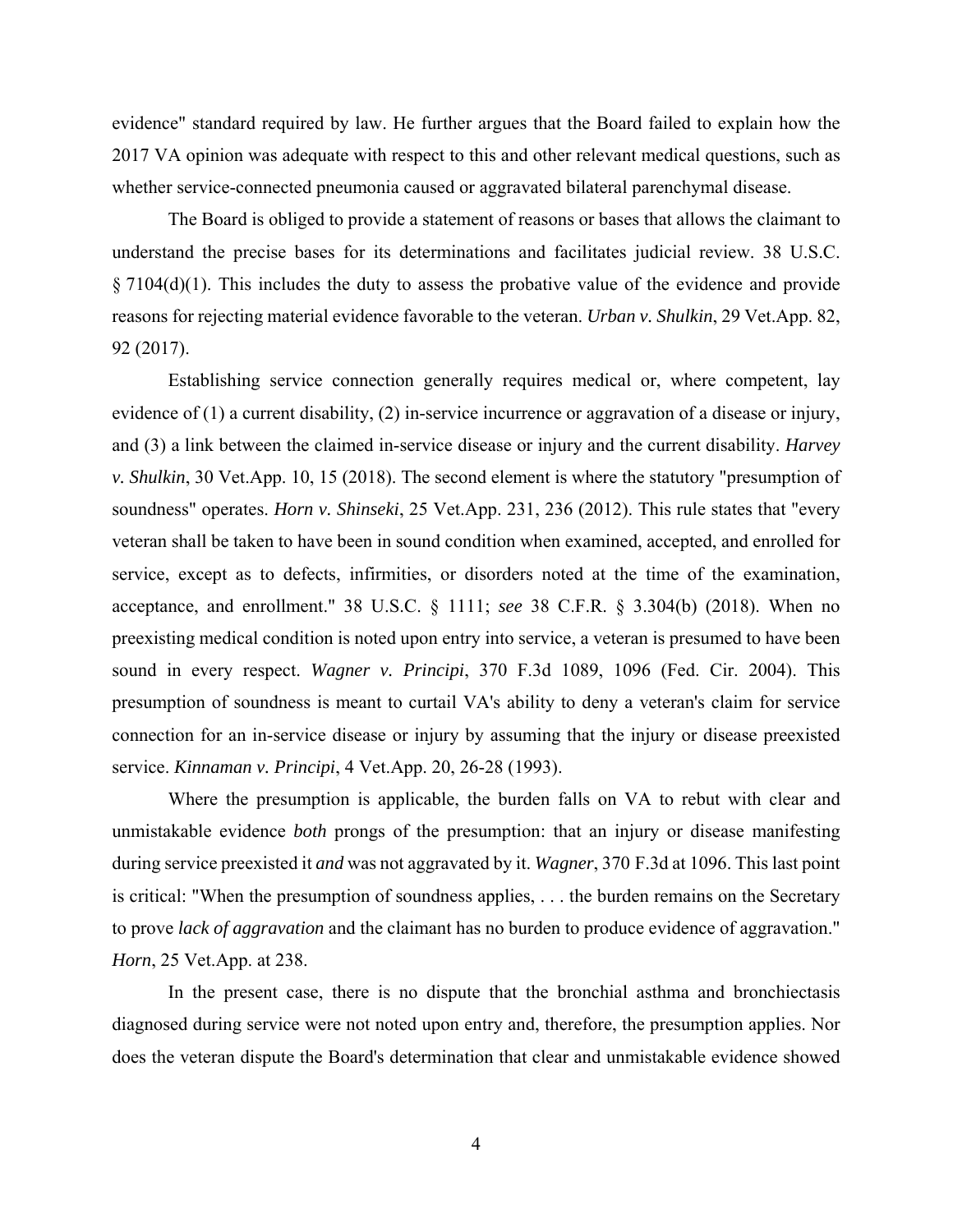these disabilities preexisted service. Rather, he argues that the Board failed to apply the proper standard regarding the aggravation prong. The Court agrees.

In several places, the Board did not recognize the correct "clear and unmistakable evidence" requirement and applied other standards. In its findings of fact, the Board stated that "the preponderance of the evidence is against finding that . . . bronchial asthma and bronchiectasis [were] aggravated during his active service." R. at 3. Similarly, in its analysis it found "no competent and probative evidence of record demonstrating that the veteran's pre-existing respiratory conditions underwent permanent worsening (aggravated) beyond normal progression during his service." R. at 9. This last finding, by relying on the absence of evidence showing aggravation, also impermissibly transfers the burden of proof to the veteran. As the Court has previously explained:

[T]he burden is not on the claimant to show that his disability increased in severity; rather, it is on VA to establish by clear and unmistakable evidence that it did not or that any increase was due to the natural progress of the disease. Therefore, VA may not rest on the notion that the record contains insufficient evidence of aggravation. Instead, VA must rely on affirmative evidence to prove that there was no aggravation.

*Horn*, 25 Vet.App. at 235. Nowhere in the decision on appeal is this legal reality clearly recognized or expressed.

 Thus, the Board erred by failing to use the proper standard for determining that bronchial asthma and bronchiectasis were not aggravated by service in this case. Contrary to the Secretary's contention, the veteran's challenge to the Board's aggravation analysis is not simply a disagreement with the weight of the evidence: It is an allegation of legal error, which requires remand to rectify. *See, e.g.*, *id*. at 243.

Even though the Board did not apply the correct standard, the Secretary nevertheless argues that the Court should read the Board decision as if it did so because it relied on the 2017 VA opinion, which said it was "medically undebatable" that bronchial asthma and bronchiectasis were not aggravated by service. (The Secretary does not directly invoke the prejudicial-error rule. *See* 38 U.S.C. § 7261(b)(2).). But, as Mr. Dooley notes, it's not at all clear that the VA examiner understood the proper inquiry in these circumstances. The examiner opined that there were "no findings" of an increase in respiratory disabilities during service. R. at 27. The Secretary characterizes the basis of this opinion as a "lack of documented aggravation," Secretary's Br. at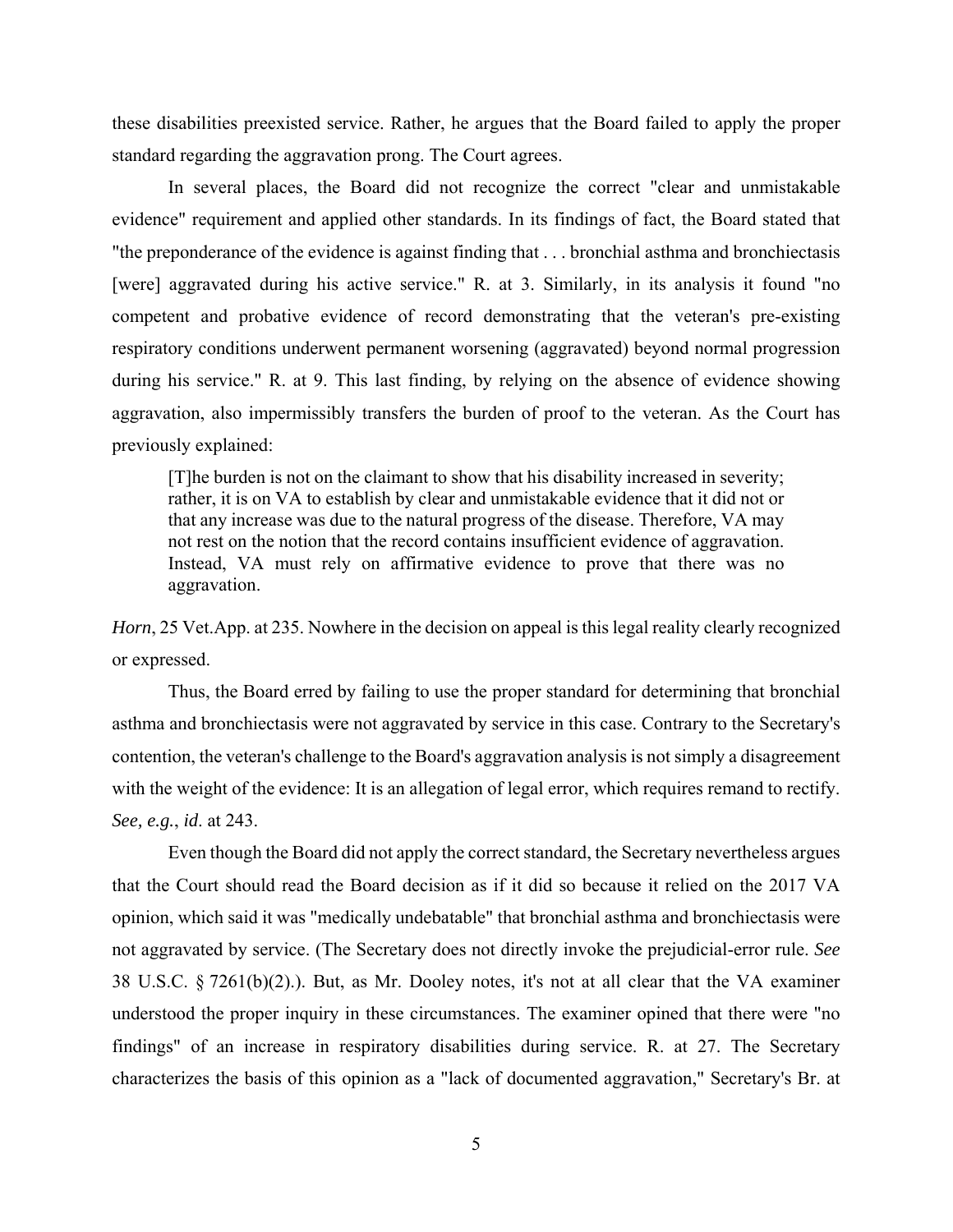11, but he doesn't specify how that is different from reliance on "insufficient evidence of aggravation," which *Horn* rejected as inconsistent with section 1111. 25 Vet.App. at 235. It is also not apparent whether the examiner had the proper standard in mind when assessing relevant evidence, such as the August 1971 in-service hospitalization record characterizing Mr. Dooley as having suffered "an acute exacerbation of his bronchial asthma." R. at 719.

A medical opinion is adequate when it is based upon consideration of the veteran's prior medical history and examinations, addresses the questions for which it was requested, and supports its conclusions with adequate rationale, so that the Board's decision on the issue before it will be a fully informed one. *Sharp v. Shulkin*, 29 Vet.App. 26, 31 (2017). In light of the potential problems noted above, the 2017 opinion does not provide the sort of clear evidence that might be used to argue that the Board—despite what it *said*—actually conducted the correct legal analysis.

In the absence of a Board discussion on these issues, the Court is not prepared to find that the 2017 opinion is inadequate. But, now that the proper standard for adjudicating the aggravation prong of the presumption of soundness has been clarified, the Board on remand must determine whether the opinion provides adequate medical evidence to allow that adjudication or whether an additional opinion is necessary.

Bilateral parenchymal disease, which did not first manifest during service, was not at issue in the presumption of soundness analysis. Instead, the Board considered whether it was at least as likely as not that the condition was etiologically related to service or aggravated by serviceconnected pneumonia. *See* 38 C.F.R. § 3.310(b) (2018) ("Any increase in severity of a nonserviceconnected disease or injury that is proximately due to or the result of a service-connected disease or injury, and not due to the natural progress of the nonservice-connected disease, will be service connected."). Without elaboration or discussion, the Board relied entirely on the 2017 opinion. The examiner provided the following rationale in section (a) to support her opinion against service connection for parenchymal disease:

The veteran had history of bronchial asthma since early childhood, pneumonia treated age 12, and treated four times for bronchial asthma exacerbation episodes one year prior to military service induction. In fact, the veteran had pneumonia of the left lobe ligula 4/1971 and rejected for military entry until June 1971. Veteran had an acute bronchial asthma exacerbation less than one month after starting boot [camp] at Fort Campbell. The veteran's chest x-rays showed slight acute but mostly chronic and cystic left lung changes. Findings consistent with bronchiectasis and veteran advised this could be a trigger for repeated pneumonia episodes in the patient's asthma.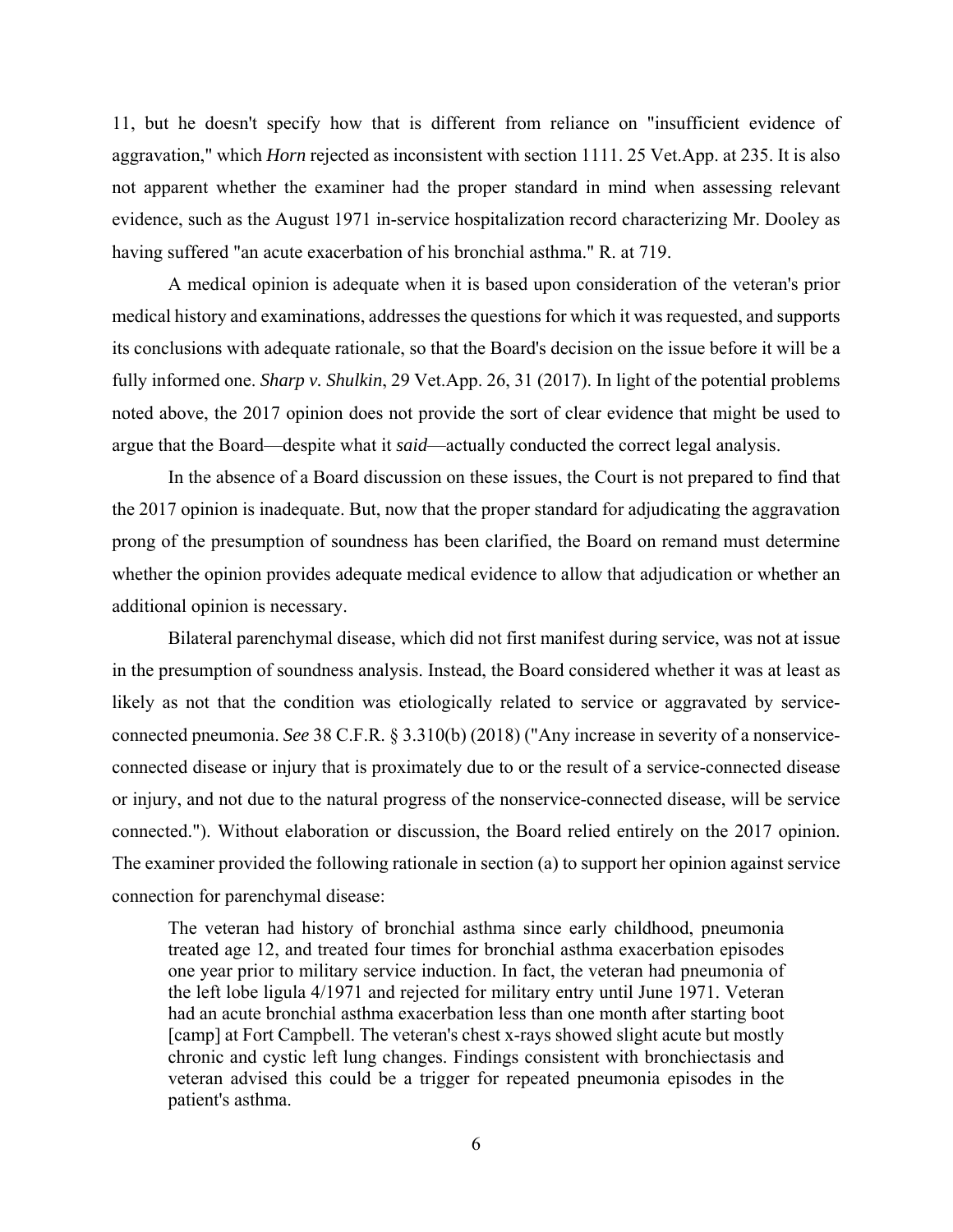R. at 26.

 It's not apparent what this has to do with parenchymal disease, which is not mentioned anywhere in the rationale. By listing historical details of bronchial asthmas, bronchiectasis, and pneumonia, the examiner evidently believes they are in some way relevant to the question of parenchymal disease's etiology, but that connection is not clearly made. Although a medical opinion need not explicate every step from facts to conclusion in an examiner's reasoning, the general thrust of that reasoning must at least be discernable. *See Taylor v. McDonald*, 27 Vet.App. 158, 165 (2014). Since the Board never specified how it understood the 2017 examiner's rationale on this question, the Court cannot say whether the opinion is adequate in this regard. The Board must resolve this matter.4 *See, e.g.*, *Atencio v. O'Rourke*, 30 Vet.App. 74, 90 (2018) (remanding for the Board to address a medical opinion that it failed to address adequately in the first place).

 One more potential problem the Board should sort out is the adequacy of the 2017 opinion as to the effects of service-connected recurrent pneumonia on any of the veteran's respiratory disabilities. Regarding bronchial asthma and bronchiectasis, the examiner simply referred to the earlier section (a) of her opinion. That section asked whether parenchymal disease was caused or aggravated by pneumonia but, as already discussed, addressed that issue in a less than lucid way. Complicating all these matters is the examiner's unprompted opinion that pneumonia preexisted service, was not aggravated by service, and was "unrelated to" service. R. at 27. Under such an opinion, pneumonia would not be entitled to service connection. But the veteran's pneumonia *is* service connected. There is a reasonable concern that the examiner's contrary conclusion tainted her opinion as to whether parenchymal disease, bronchial asthma, and bronchiectasis could be service connected via pneumonia. When the duty to provide a medical opinion applies, the Board must obtain one that is based on the factual predicate that it has found to be true. *Kahana v. Shinseki*, 24 Vet.App. 428, 442 (2011). Here, the examiner appeared to dispute a basic premise of the medical opinion that she was asked to provide, namely, the service-connection status of

 $\overline{a}$  The Secretary responds: "Undoubtedly, the medical opinion could have been more precise and could have discussed the exact impact of his history of asthma, but the crux of the conclusion is apparent and the reasoning supplied need not be ideal or impeccable." Secretary's Br. at 16-17. This is a straw man argument. The potential problem with the 2017 opinion isn't that it falls short of precision or exactitude or ideality or impeccability. Rather, it fails to make a basic connection between its conclusion and the facts it cites.